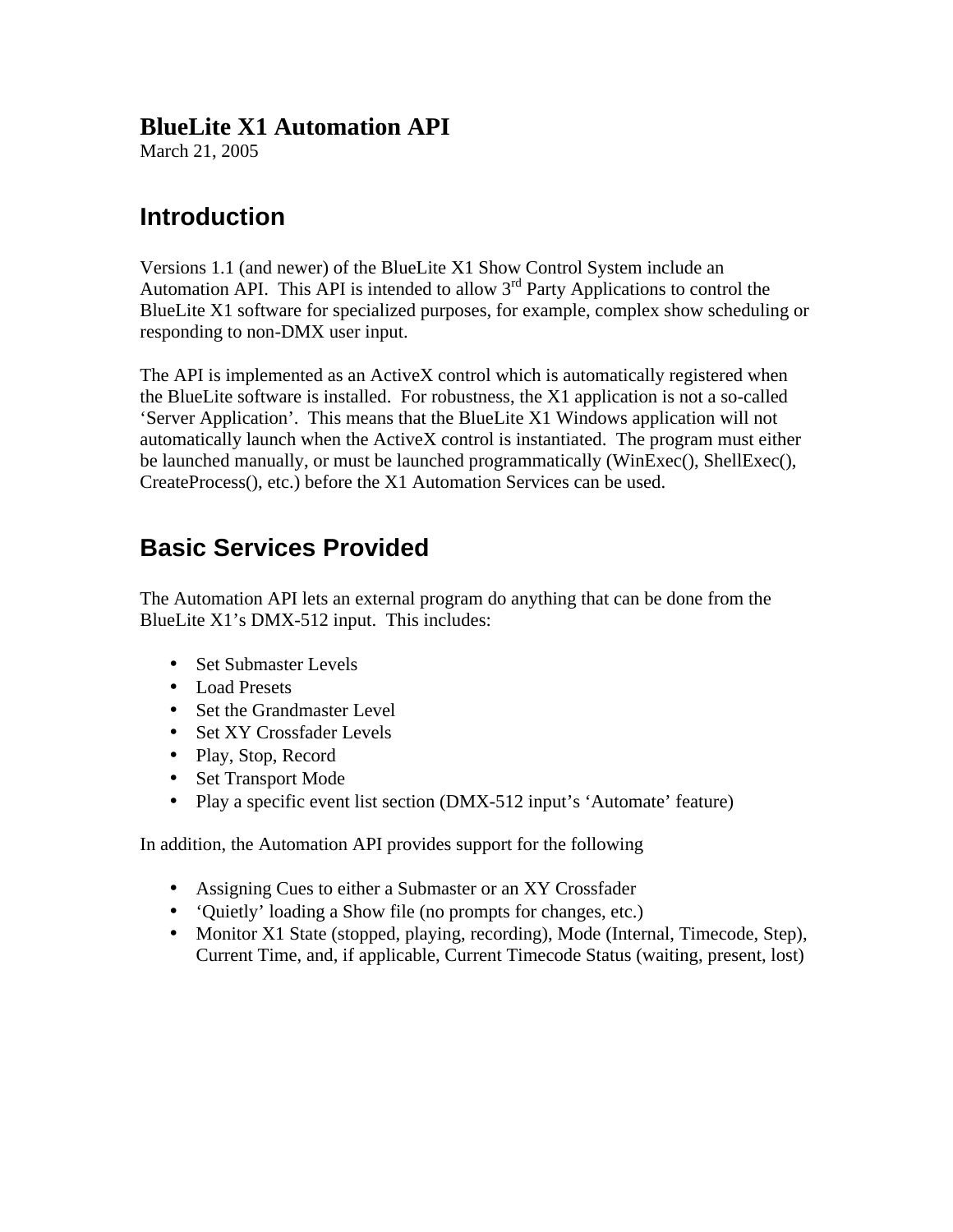# **Simple Example**

To demonstrate the API, let's begin with a simple example using Microsoft's Visual Basic. With the X1 Software already installed, launch the Visual Basic environment and select "Standard EXE" from the "New" project Tab.

Next, right click on the Control toolbar and select 'Components':



Select "BlueLite X1 Automation" from the Control List: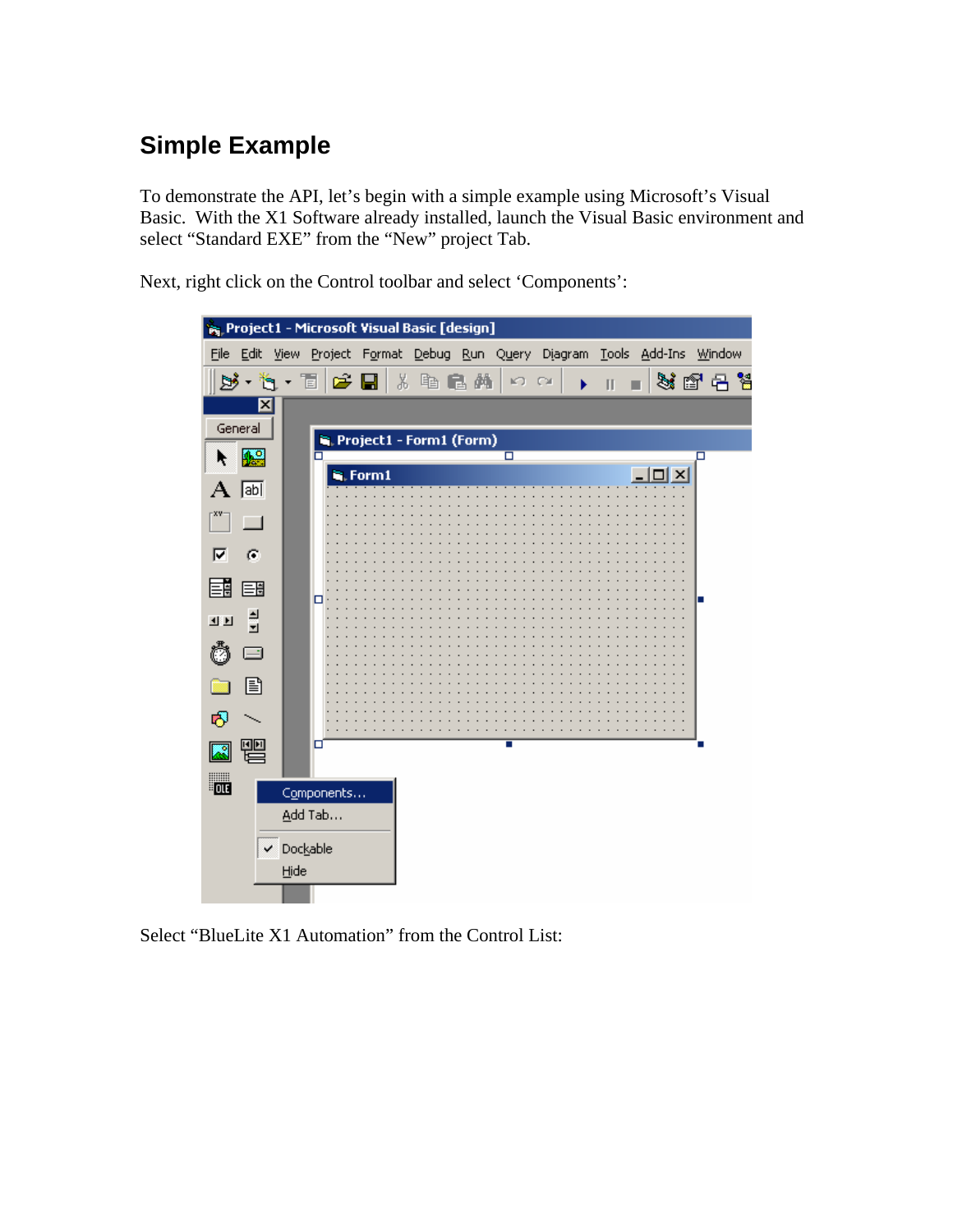| <b>Components</b>                                                                             |                                                                                                                                                                                                           |    |                                                   |              | × |
|-----------------------------------------------------------------------------------------------|-----------------------------------------------------------------------------------------------------------------------------------------------------------------------------------------------------------|----|---------------------------------------------------|--------------|---|
|                                                                                               | Controls   Designers   Insertable Objects                                                                                                                                                                 |    |                                                   |              |   |
| Anvil Studio controls<br>AxBrowse                                                             | :-) VideoSoft vsFlex3 Controls<br>:-) VideoSoft vsOcx Controls<br>Active Setup Control Library<br>Adobe SVG Viewer Type Library 2.0<br>axMouseCap0 1.0 Type Library<br><b>BCAX ActiveX Control module</b> |    | OLE<br>罡<br>물음의<br>⊫<br>m<br>뛥<br>向<br>₩<br>loo:I |              |   |
| <b>ElueLite X1 Automation</b><br>Bondar ActiveX MidiIO<br>BlueLite X1 Automation<br>Location: | C:\WINNT\System32\msconf.dll<br>c:\WINNT\system32\SCOREP~2.OCX!<br>C:\WINNT\system32\tdc.ocx<br>C:\PROGRA~1\BLUELI~1\x1auto.dll                                                                           |    | Browse<br>Selected Items Only                     |              |   |
|                                                                                               |                                                                                                                                                                                                           | ΟK | Cancel                                            | <b>Apply</b> |   |

You can also 'Browse…' for x1auto.dll, located in the BlueLite X1 Installation Directory. Either way, the BlueLite control will appear in the toolbar:



We can add an instance of this control to the new Form for our application. Since the control is not visible at run time, it can be placed anywhere on the form.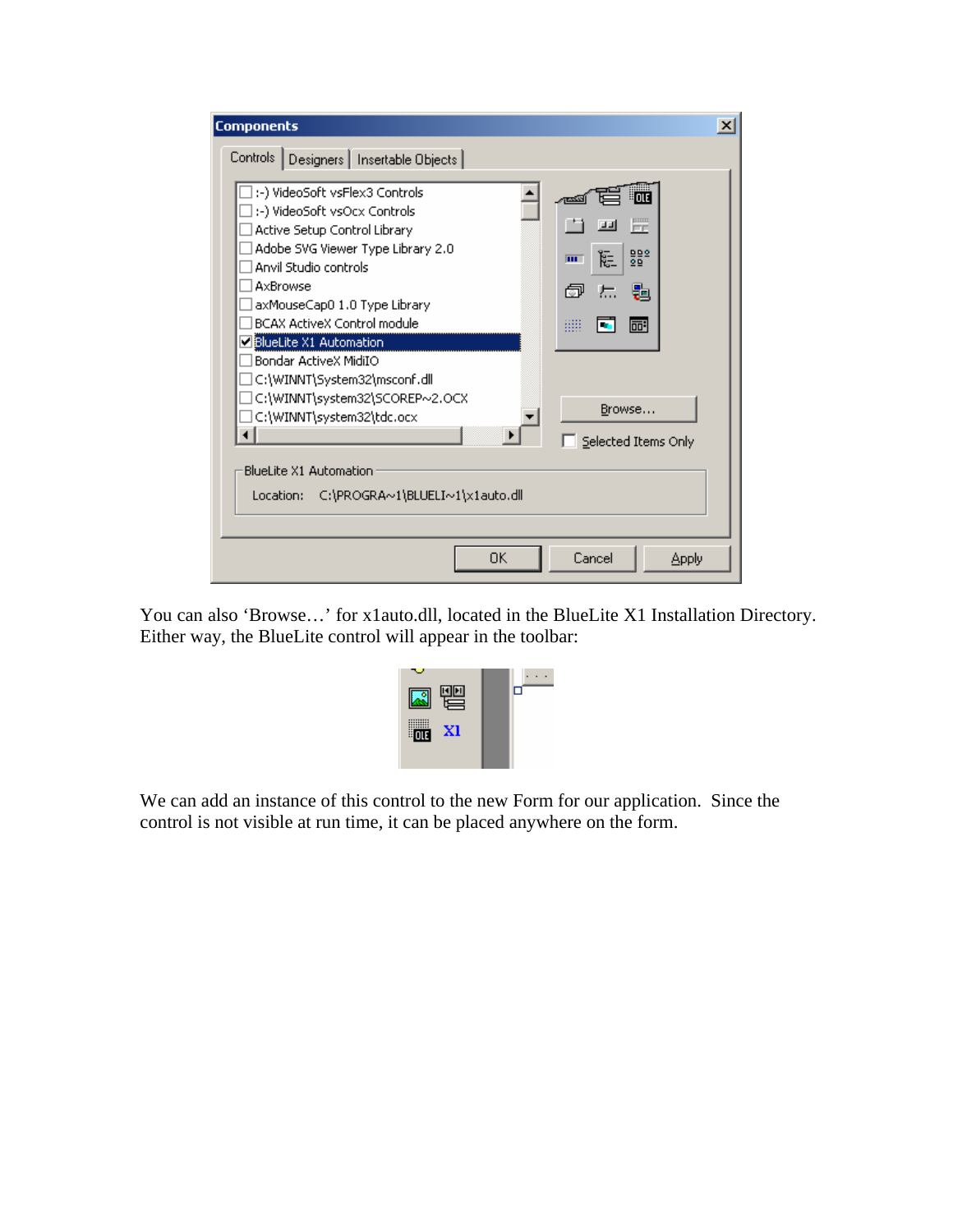|                 | <b>A</b> Project1 - Microsoft Visual Basic [design]                        |  |
|-----------------|----------------------------------------------------------------------------|--|
|                 | File Edit View Project Format Debug Run Query Diagram Tools Add-Ins Window |  |
|                 | B · G · T & D & G & A<br>装配吊筒<br>no di →<br>$\parallel$ H                  |  |
| $\vert x \vert$ |                                                                            |  |
| General         | Project1 - Form1 (Form)                                                    |  |
| 船               |                                                                            |  |
| <b>abl</b><br>A | is, Form 1                                                                 |  |
| $\Box$          |                                                                            |  |
| ⊽<br>G          | Command1                                                                   |  |
| 텲<br>턤          |                                                                            |  |
| - 희<br>관련       | Command2                                                                   |  |
| ⊟               |                                                                            |  |
| 圄               |                                                                            |  |
| ฑ               |                                                                            |  |
|                 |                                                                            |  |
| XI              |                                                                            |  |

In the picture above, we have also added two 'Command Buttons'. Next we will add three subroutines:

```
Private Sub Command1_Click()
X1Automation1.SetSubmasterLevel 0, 4096
End Sub
Private Sub Command2_Click()
X1Automation1.Load "c:\test.x1"
X1Automation1.Play 0
End Sub
Private Sub Form_Load()
If X1Automation1.IsConnected = 0 Then
   MsgBox "The buttons will have no effect until the X1 Software is 
started"
End If
End Sub
```
The last one is invoked when our Form first loads. It checks if we have an active connection with the X1 software. No connection means that the X1 application is not running, so we put up a message.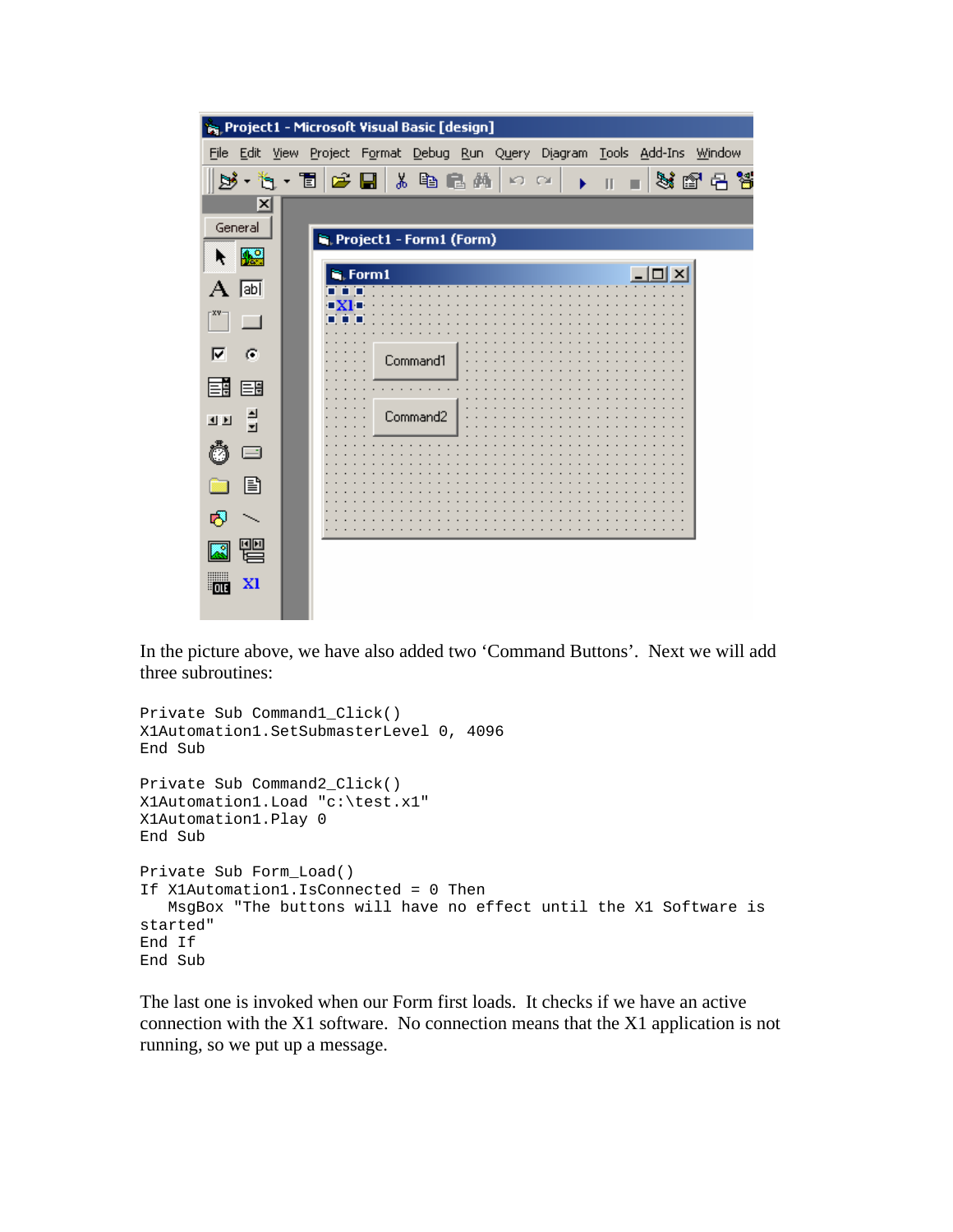The other two subroutines handle mouse clicks on the two buttons. Button one will set Submaster 1 (the API counts 0-23) to 50% (the API accepts 0 to 8192 for levels):

| is, Form1        | $\mathbb{Z}$ p $\mathbb{Z}$ $\mathbb{Z}$ |                                                          |                                                                                      | Tools Add-Ins Window Help                        |                                          |                                            |
|------------------|------------------------------------------|----------------------------------------------------------|--------------------------------------------------------------------------------------|--------------------------------------------------|------------------------------------------|--------------------------------------------|
|                  |                                          |                                                          |                                                                                      | 36 18 18 19                                      |                                          | t.<br>$-60$                                |
| <br>Command1<br> |                                          |                                                          | x Untitled Show - BlueLite X1<br>File Submasters Tools Window Help<br>雪白色<br>目<br>ĠУ |                                                  |                                          |                                            |
| Command2         |                                          | Χ                                                        |                                                                                      | Υ<br>$\triangle$                                 | $\mathbf{1}$                             | $\overline{c}$                             |
|                  |                                          |                                                          | -                                                                                    | -                                                | – W –                                    |                                            |
|                  |                                          | $0 - 100\%$<br>$0 - 100\%$<br>$0 - 100\%$<br>$0 - 100\%$ |                                                                                      | $0 - 0$ %<br>$0 - 0$ %<br>$0 - 0$ %<br>$0 - 0\%$ | $\blacktriangledown$<br>50%<br>$\pmb{0}$ | $\blacktriangledown$<br>$0\%$<br>$\pmb{0}$ |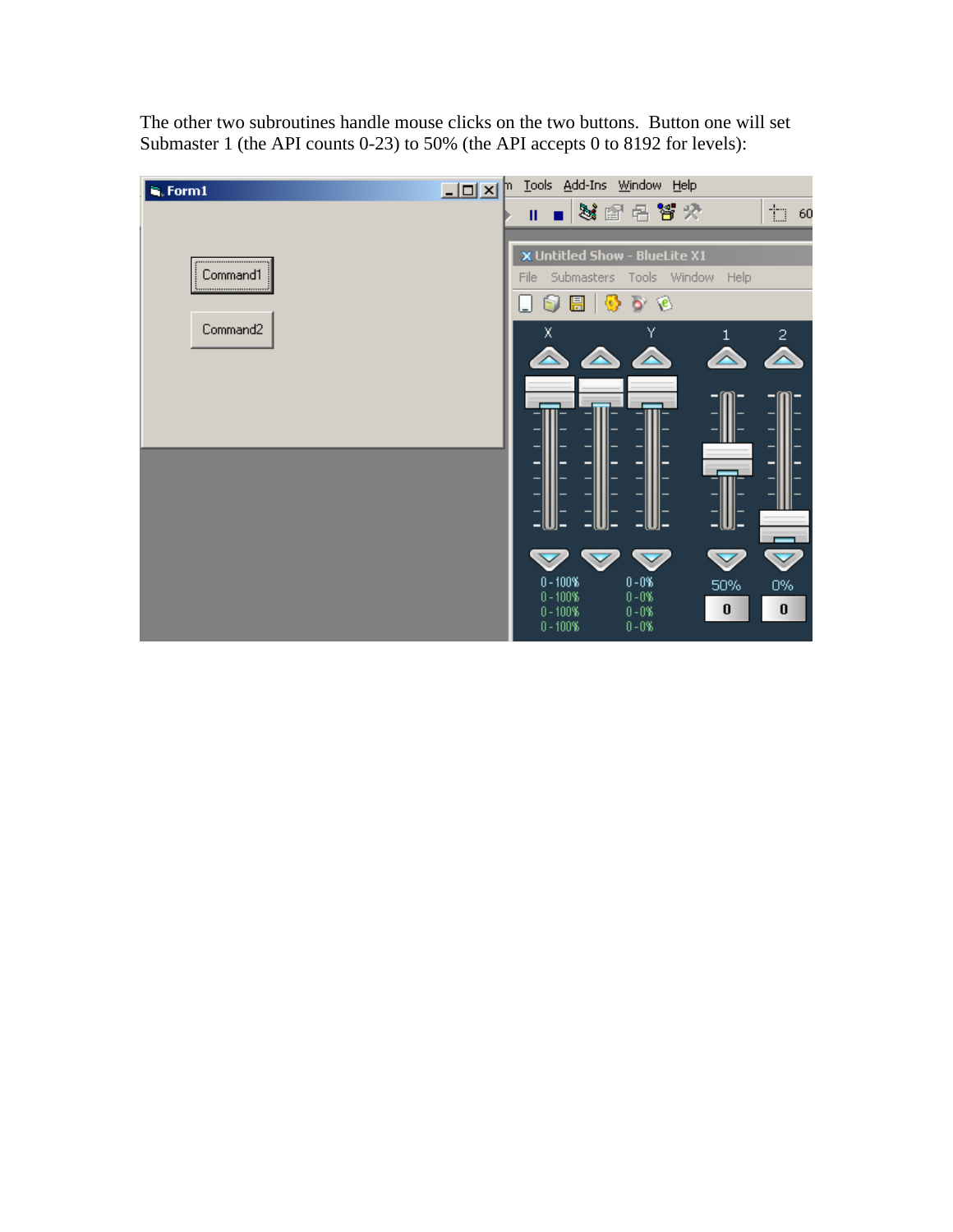Button two loads a specific Show File (c:\test.x1), and starts it playing at  $00:00:00:00$ (times are in milliseconds):



Now that we have some very basic control over the X1, we will add a Timer control and a Label control to our form:



The interval on the time will be set to 200 (the value is in milliseconds, so our timer will trigger 5 times a second).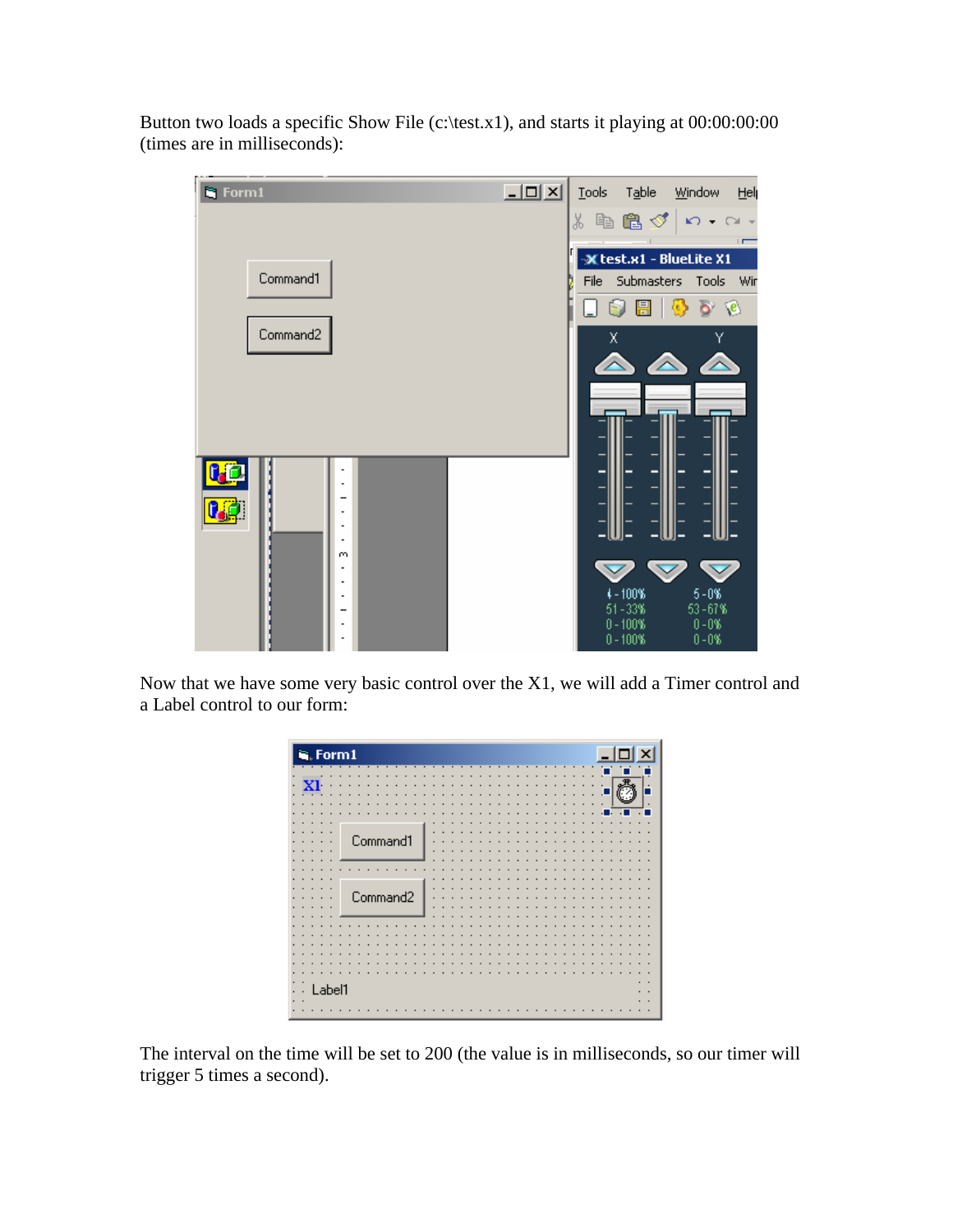| <b>Properties - Timer1</b> |                          |  |
|----------------------------|--------------------------|--|
| Timer1 Timer               |                          |  |
|                            | Alphabetic   Categorized |  |
| (Name)                     | Timer1                   |  |
| Enabled                    | True                     |  |
| Index                      |                          |  |
| Interval                   | 200                      |  |
| Left                       | 4080                     |  |
| Tag                        |                          |  |
| Top                        | 120                      |  |
|                            |                          |  |

Our Timer subroutine is a bit more complicated than the other three:

```
Private Sub Timer1_Timer()
' Build Status String
StatusString = "X1: "
' Are we connected?
If X1Automation1.IsConnected <> 0 Then
     ' Add Mode
     If X1Automation1.X1Mode = 0 Then
         StatusString = StatusString + "Internal Mode, "
     ElseIf X1Automation1.X1Mode = 1 Then
         StatusString = StatusString + "Timecode Mode, "
     Else
         StatusString = StatusString + "Step Mode, "
     End If
     ' Add State
     If X1Automation1.X1State = 0 Then
         StatusString = StatusString + "Stopped: "
     ElseIf X1Automation1.X1State = 1 Then
         StatusString = StatusString + "Playing: "
     Else
         StatusString = StatusString + "Recording: "
     End If
     ' Convert MS to H, M, S, F
    X1Time = X1Automation1.X1Time
   Hours = Int(X1Time / 3600000) X1Time = X1Time Mod 3600000
   Mins = Int(X1Time / 60000) X1Time = X1Time Mod 60000
    Secs = Int(X1Time / 1000) X1Time = X1Time Mod 1000
   Frames = Int(X1Time / 33) ' Format and Add Time
     StatusString = StatusString + Format(Hours, "00:") + Format(Mins, 
"00:") + Format(Secs, "00:") + Format(Frames, "00")
Else
     ' Not connected
     StatusString = StatusString + "?"
```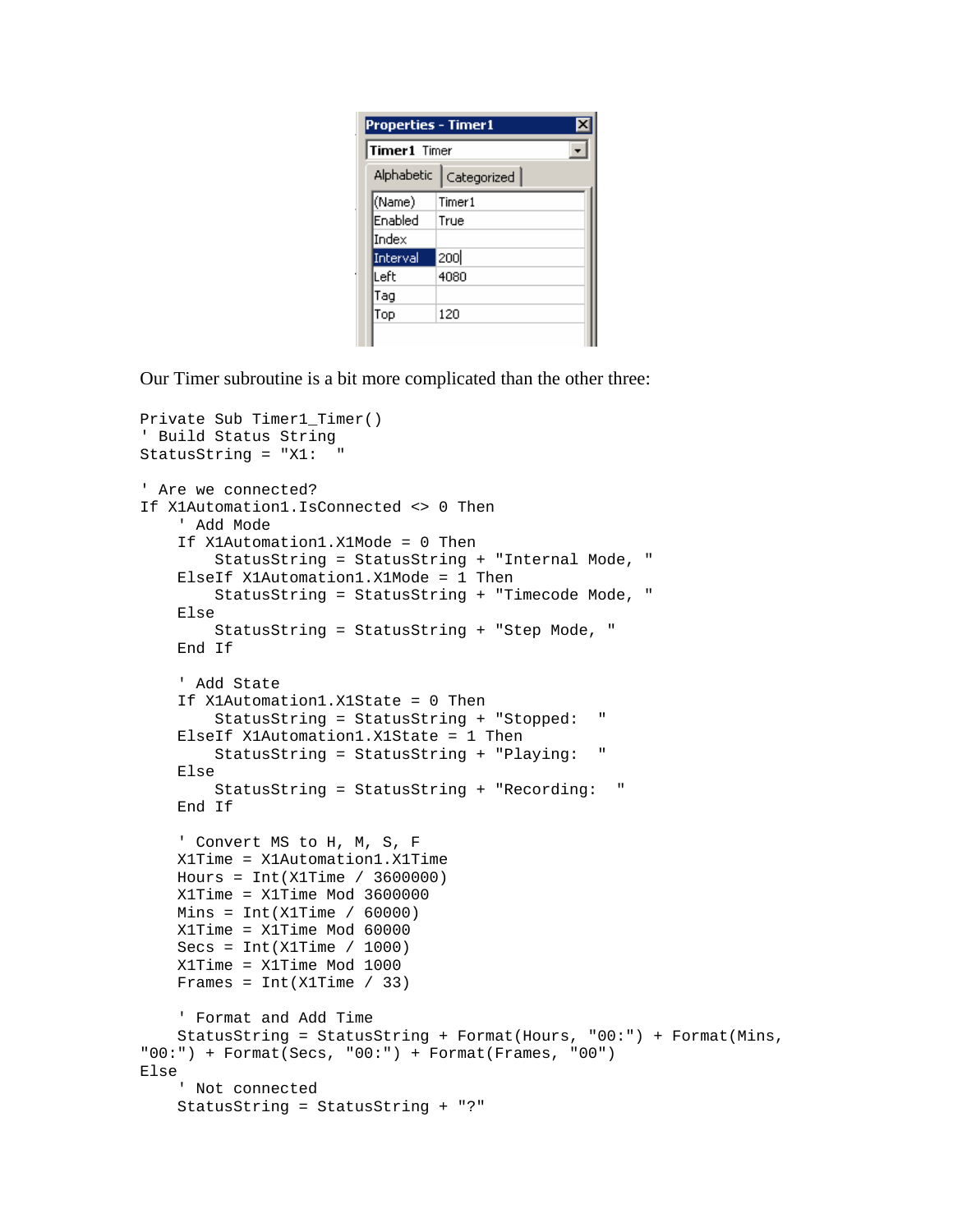End If

```
' Update our Label
Label1.Caption = StatusString
End Sub
```
It checks the X1 Status properties and constructs a string to display as our new label. Now, when we selected Button two, we get a running display:

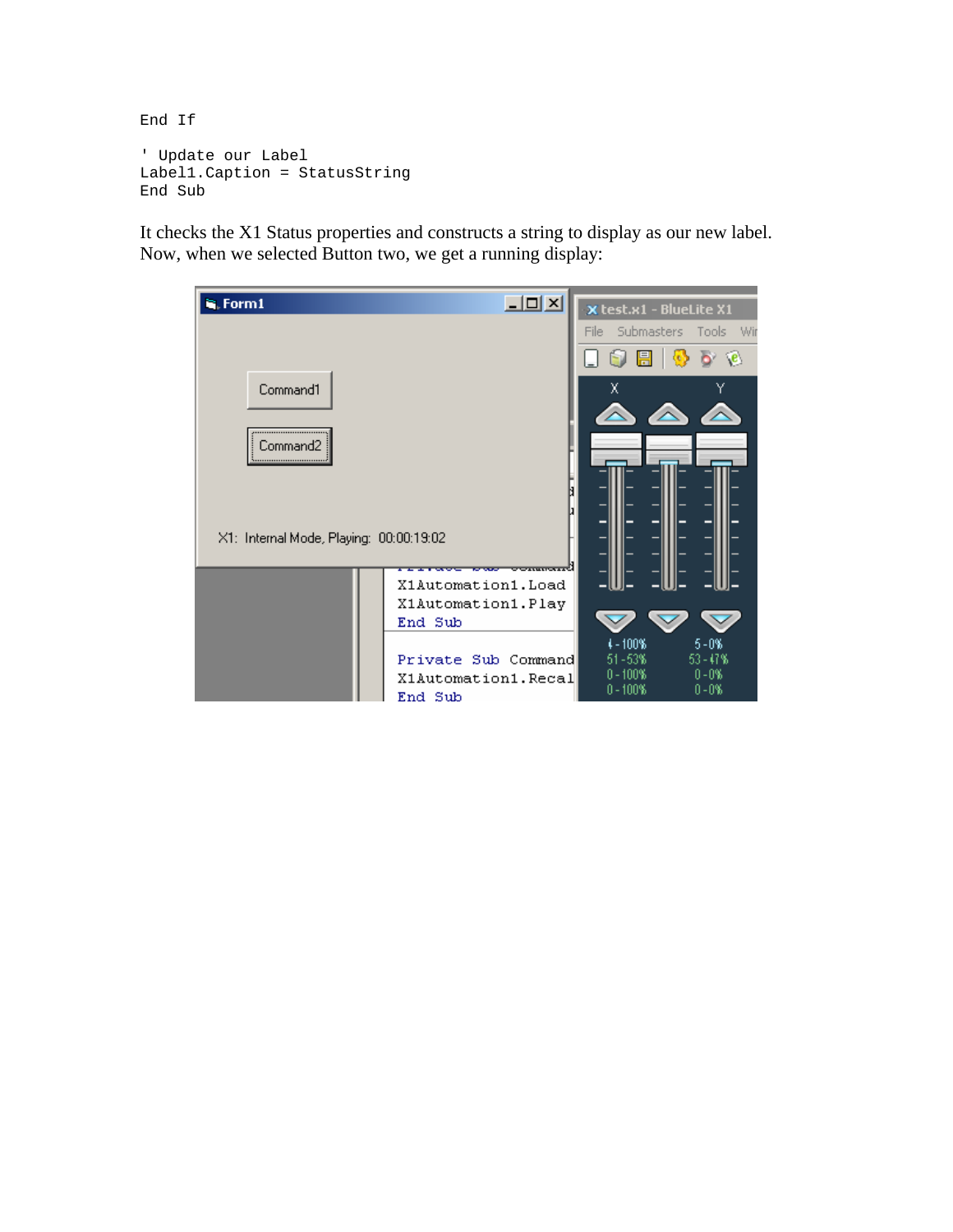# **API Reference**

The following is a list of all ActiveX methods and properties provided by the Automation API

#### *Properties*

| <b>Name</b>        | <b>Access</b> | <b>Description</b>                                          |
|--------------------|---------------|-------------------------------------------------------------|
| <b>IsConnected</b> | Read Only     | <b>Connection State</b>                                     |
|                    |               | 0=No Connection, 1=Connection                               |
| X1Mode             | Read Only     | X1 Transport Mode                                           |
|                    |               | 0=Internal, 1=Timecode, 2=Step                              |
| X1State            | Read Only     | X1 Transport State                                          |
|                    |               | 0=Stopped, 1=Playing, 2=Recording                           |
| X1TimecodeState    | Read Only     | X1 Timecode State                                           |
|                    |               | 0=Waiting for Timecode, 1=Timecode Present, 2=Timecode Lost |
|                    |               | Note: Only valid when $X1$ Mode = 1 (see above)             |
| X1Time             | Read Only     | X1 System Time                                              |
|                    |               | Current X1 time (HH:MM:SS:FF) in milliseconds               |

#### *Methods*

The following is a list of all X1 Automation Methods in alphabetical order.

HRESULT Automate(long starttime, long stoptime)

Stop the X1 (if playing or recording), switch to Internal Mode, then play the event list from *starttime* to *stoptime* (both in milliseconds).

The *stoptime* parameter can be -1 if not needed (ex. loop or stop flags set in list)

HRESULT Load(BSTR filename)

Quietly load *filename*. No prompts will be provided from the X1 application unless an error occurs reading the file.

HRESULT Play(long starttime)

Equivalent to entering a time (in milliseconds) and pressing the 'Play' button on the X1 Event window. The *startime* can be -1 if the current System Time should be used.

HRESULT RecallPreset(long preset)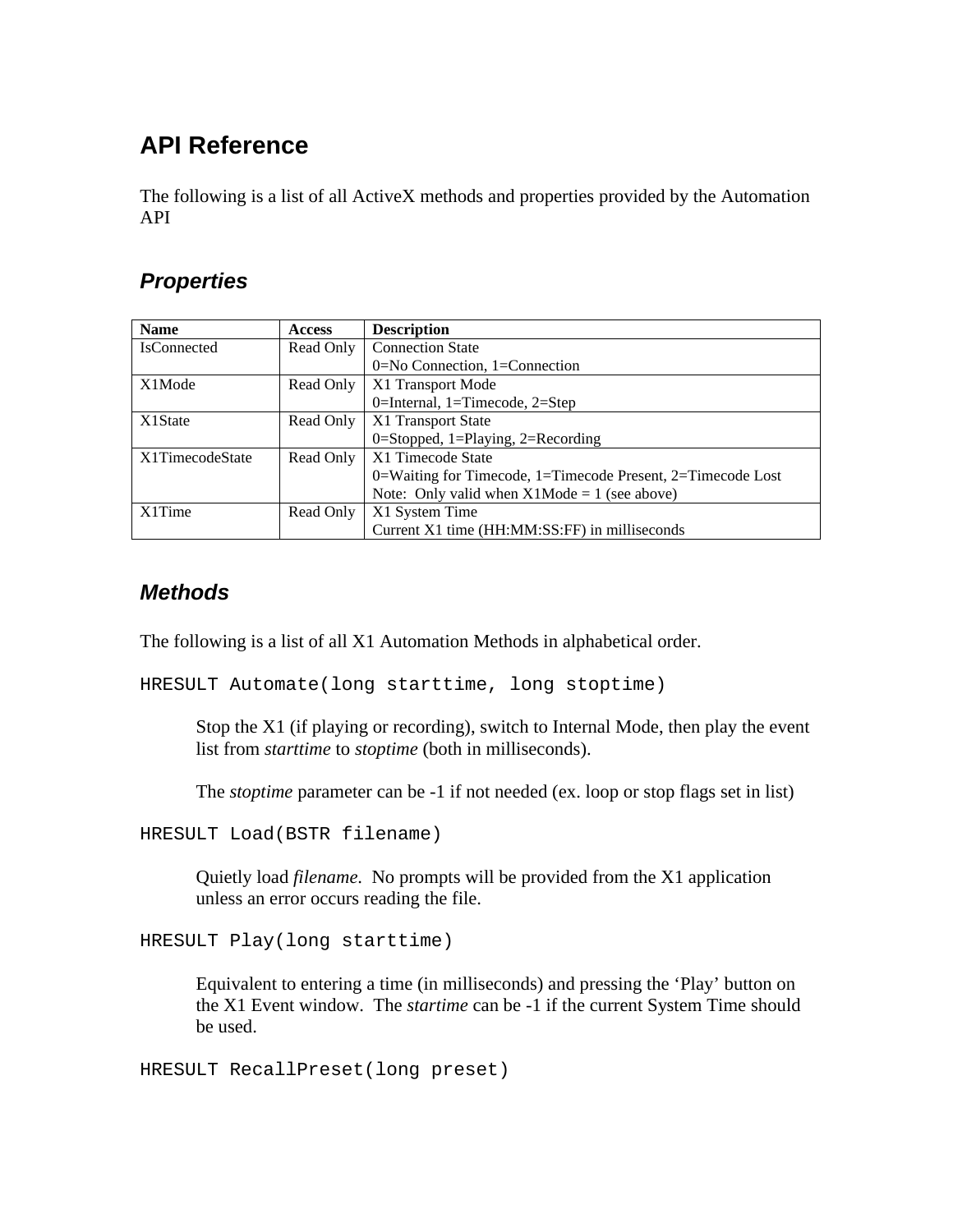Recall an X1 Preset. The value can be 0 to 23.

HRESULT Record(long starttime)

Equivalent to entering a time (in milliseconds) and pressing the 'Record' button on the X1 Event window. The *startime* can be -1 if the current System Time should be used.

HRESULT SetGrandmasterLevel(long level)

Set the X1 Grandmaster to a specific level. The *level* parameter can be 0 to 8192.

HRESULT SetSubmasterCue(long sub, long cue)

Assign a Cue to an X1 Submaster. The *sub* can be 0 to 23, *cue* can be any valid Cue number. If the Cue does not exist, Cue 0 will be assigned.

HRESULT SetSubmasterLevel(long sub, long level)

Set an X1 Submaster to a specific level. The *sub* can be 0 to 23, *level* can be 0 to 8192.

HRESULT SetTransportMode(long mode)

Select the current X1 Transport mode. Set *mode* to 0 for Internal, 1 for Timecode, and 2 for Step. This call is ignored if the X1 is currently Playing or Recording.

HRESULT SetXCue(long xfader, long cue)

Assign a Cue to an X1 X Fader. The *xfader* can be 0 to 3, *cue* can be any valid Cue number. If the Cue does not exist, Cue 0 will be assigned.

HRESULT SetXLevel(long xfader, long level)

Set an X1 X Fader to a specific level. The *xfader* can be 0 to 3, *level* can be 0 to 8192.

HRESULT SetYCue(long yfader, long cue)

Assign a Cue to an X1 Y Fader. The *yfader* can be 0 to 3, *cue* can be any valid Cue number. If the Cue does not exist, Cue 0 will be assigned.

HRESULT SetYLevel(long yfader, long level)

Set an X1 Y Fader to a specific level. The *yfader* can be 0 to 3, *level* can be 0 to 8192.